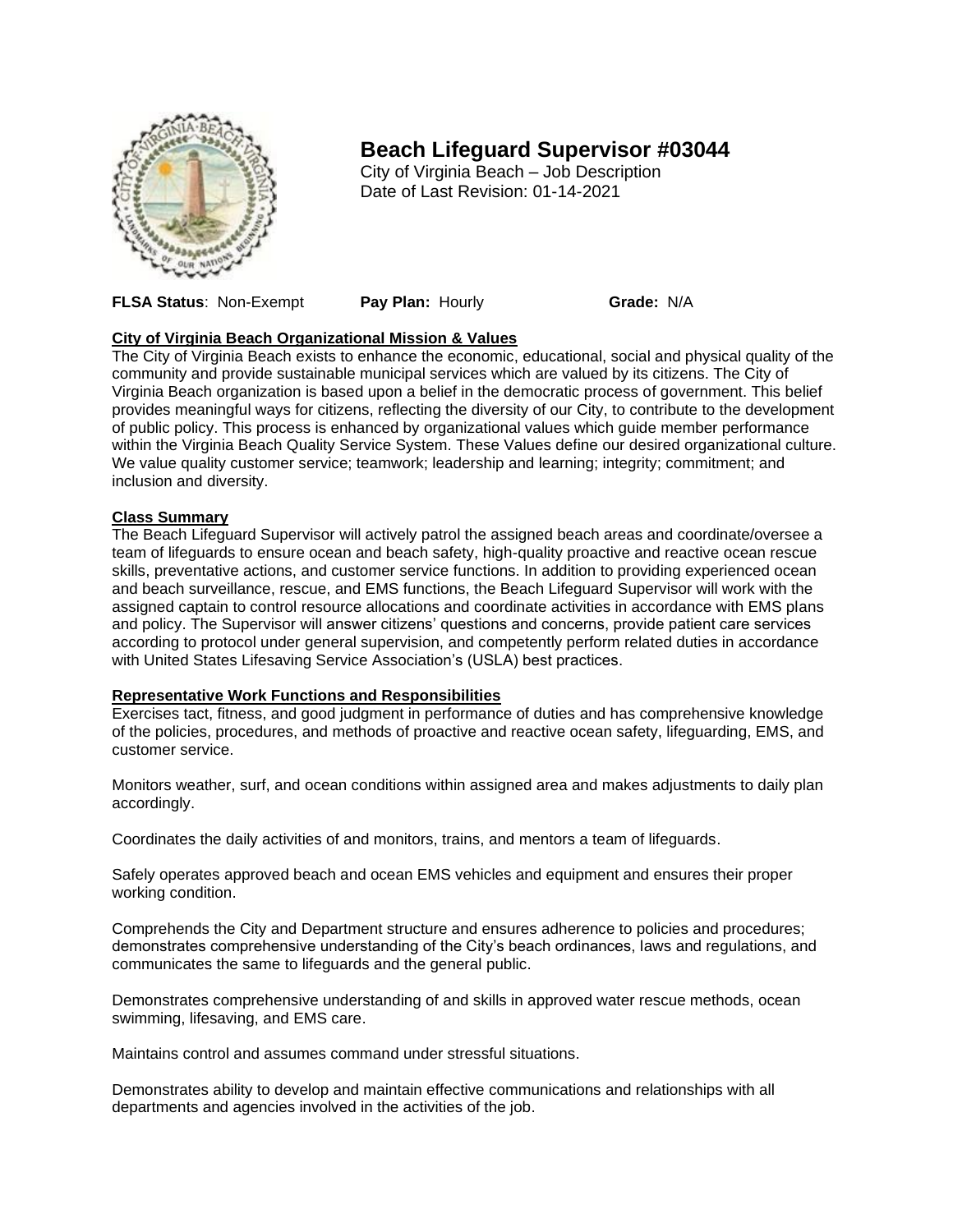Maintains familiarity with the beach area assigned and understanding of the varying level of competency that beachgoers have with the ocean waters.

Performs the duties necessary to promote the safety and welfare of the general public.

Reacts quickly and calmly in dangerous and emergency situations.

Uses independent judgment and discretion as necessary in the performance of routine and non- routine activities.

Accurate in telecommunications and EMS radio equipment operations.

Perform other job duties requiring skills, knowledge and physical requirements as demanded by those duties described or less. Individual assignments will be determined by the supervisor based on then current workloads and department needs.

#### **Performance Standards**

The Beach Lifeguard Supervisor maintains control of and takes command of beach rescue scenes; maintains high standards of subordinates' activities through training, exercises, mentoring, and evaluation; exercises immediate actions to identify, communicate, and correct any unsafe conditions that occurs in areas of responsibility, reporting and documenting such to the assigned EMS captain; fosters and maintains high quality communication and interfaces with all City departments and divisions, coworkers, and the general public; educates lifeguards and the public on City beach ordinances and safe beach and ocean practices; arrives at work at scheduled locations and times ready to perform duties, and adheres to City and Department policies; maintains an enthusiastic, self-reliant, and self-starting approach to meet job responsibilities and accountabilities; accepts management plans and effects direction to achieve the goals and objectives of same; contributes to maintaining high morale among all employees; tactfully and effectively handles requests, suggestions, and complaints in order to establish and maintain goodwill; demonstrates a positive image, competence, and regard to the general public and employees.

#### **Minimum Qualifications**

Must have a current and valid driver's license.

Must have a High School diploma, or GED.

Three (3) summers with documented experience in ocean lifeguarding.

1,000 hours of documented ocean lifeguarding experience.

Current CPR certification meeting the standard of BLS Healthcare Provider.

Current Virginia EMT certification.

Completion of an EVOC program.

Completion of a Virginia approved boating education safety course.

Must successfully pass pre-employment endurance and USLA skills testing.

This description is intended to indicate the kinds of tasks and levels of work difficulty that will be required of positions that will be given this title and shall not be construed as declaring what the specific duties and responsibilities of any particular position shall be. It is not intended to limit or in any way modify the right of any supervisor to assign, direct, and control the work of employees under his or her supervision. The use of a particular expression or illustration describing duties shall not be held to exclude other duties not mentioned that are of similar kind or level of difficulty.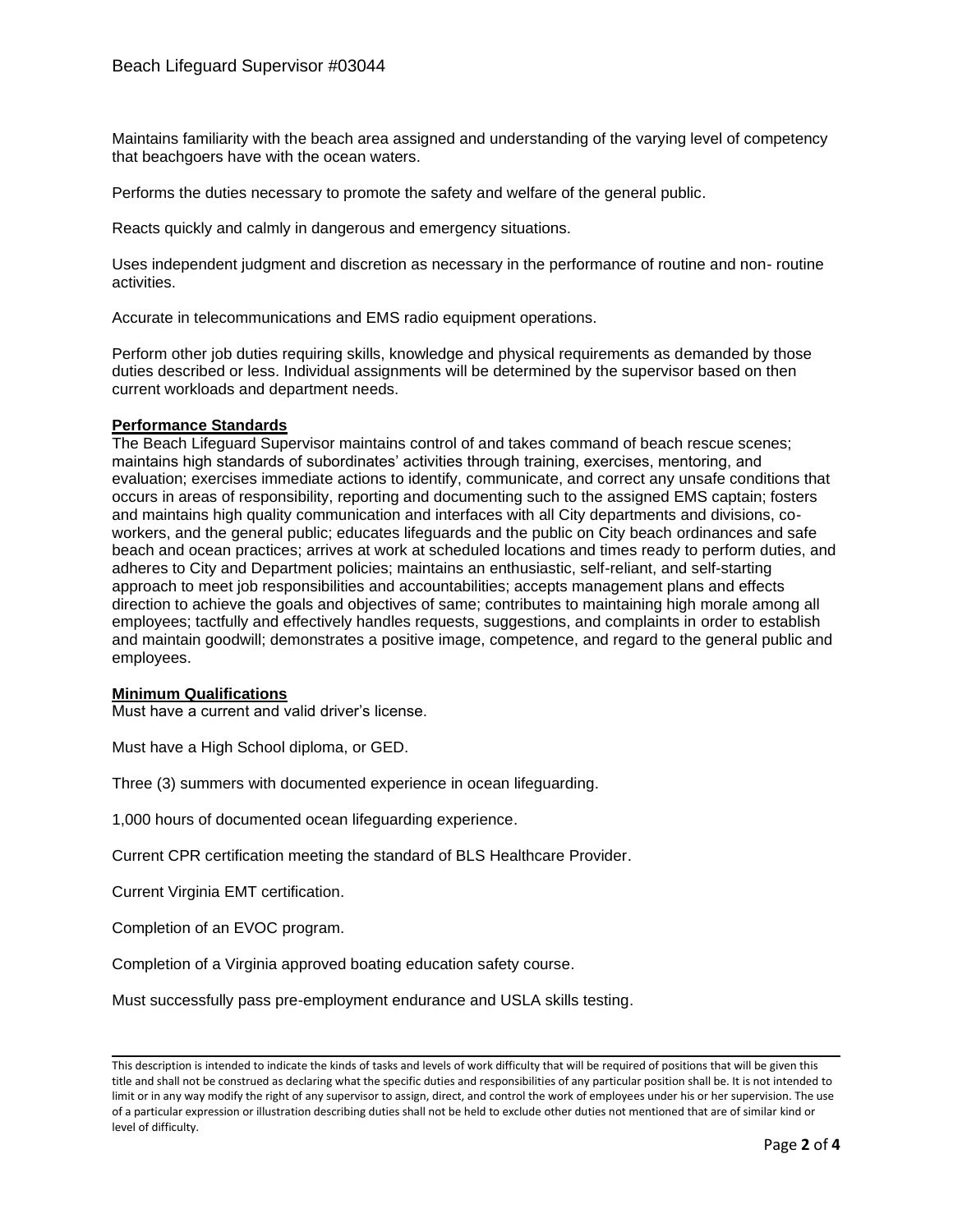Demonstrates an ability to swim 500 meters, without equipment that enhances buoyancy or propulsion, over a measured course in ten minutes or less.

Possesses adequate vision, hearing acuity, physical ability, and stamina to perform the duties of an open water lifeguard as documented by a medical doctor, or the doctor's designated physician's assistant or ARNP (advanced registered Nurse Practitioner).

#### **Preferred Qualifications**

Experience in EMS.

Realeased to general supervision as an ALS provider in TEMS.

Paramedic certification.

#### **Special Requirements**

All employees may be expected to work hours in excess of their normally scheduled hours in response to short-term department needs and/or City-wide emergencies.

This position may require that incumbents wear and maintain appropriate personal protective equipment such as, but not limited to, steel toed shoes, hard hats, safety glasses, gloves, or other safety attire and equipment in designated areas of risk. Specific requirements will be determined and communicated by the employee's supervisor based on position assigned.

This is a safety sensitive position and is subject to mandatory drug testing. Positive drug test results may result in counseling and/or discipline, up to and including, termination.

Additional specific requirements will be determined and communicated by the employee's supervisor based on position assigned.

#### **Knowledge-Skills-Abilities Required to Perform Satisfactorily**

A. Knowledge

1. Comprehensive knowledge of beach lifeguard services

2. Comprehensive knowledge of laws, regulations, and ordinances pertaining to beach regulations

- 3. Comprehensive knowledge of ocean rescue techniques
- 4. Comprehensive knowledge of local EMS system
- 5. Comprehensive knowledge of the City's beach and ocean topography and areas
- 6. Knowledge of techniques used in classroom instruction and delivery of programs
- 7. Comprehensive knowledge of City and Department policies and procedures
- 8. Knowledge of effective supervisory and coaching models and techniques

### B. Skills

- 1. Skilled in performing duties required of a USLA-certified lifeguard
- 2. Skilled in the use of tools and adjuncts associated with ocean lifeguard/rescue responses
- 3. Skilled in the accurate check-off and maintenance of assigned equipment
- 4. Skilled in ocean swimming techniques and rescue techniques
- 5. Skilled in the accurate completion of written reports and forms
- 6. Skilled in working well with people in a variety of situations
- 7. Skilled in working with career and volunteer emergency personnel
- 8. Skilled in using independent judgment in making emergency rescue decisions

This description is intended to indicate the kinds of tasks and levels of work difficulty that will be required of positions that will be given this title and shall not be construed as declaring what the specific duties and responsibilities of any particular position shall be. It is not intended to limit or in any way modify the right of any supervisor to assign, direct, and control the work of employees under his or her supervision. The use of a particular expression or illustration describing duties shall not be held to exclude other duties not mentioned that are of similar kind or level of difficulty.